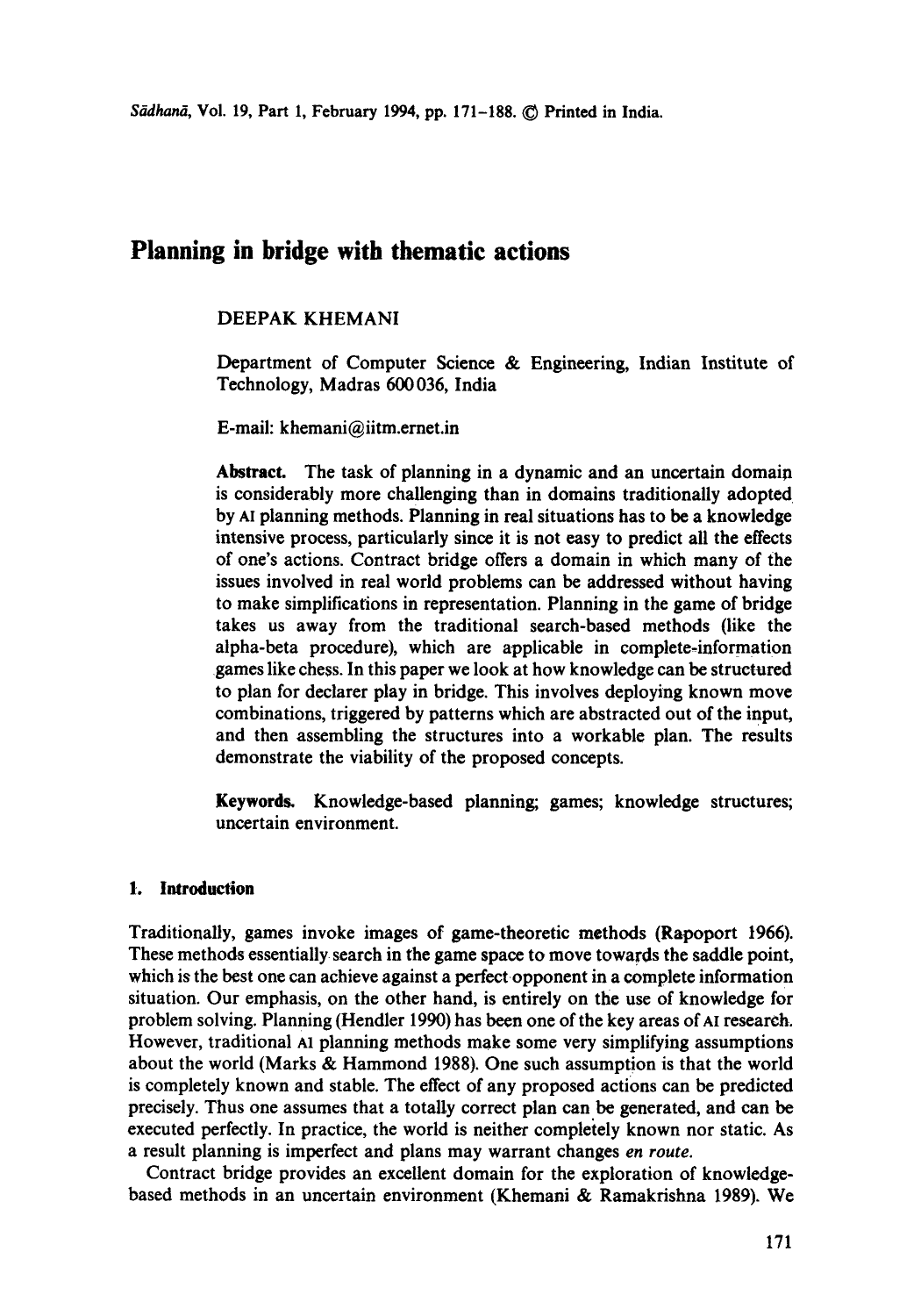get an environment with all the advantages of working with games, viz. a discrete finite universe which does not require representational compromises, where symbolic interaction is complete, and where performance can be accurately measured, In addition, being a four-player incomplete-information game, bridge provides opportunities which two-person-zero-sum complete-information games like chess do not. These include the necessity to reason under uncertain conditions, the need for formal communication encoded in moves between players, and a gamut of problems to tackle (as opposed to the same starting board position in Chess and Go). Thus, looking for the right moves in bridge can be classified as a planning problem in a *hostile real world* (Noronha & Sarma 1991). At the same time bridge provides a large enough problem-solving environment which has held humankind spellbound for decades. A more detailed description of the problems in the game is given in appendix A.

We have observed that a search-based strategy is not suitable. Instead we adopt a knowledge-based approach in which the planner works with card combinations for which known techniques can be applied. Such knowledge is essentially heuristic in nature, aggregating the efforts of a deeper analysis involving various cases. Representational economy dictates that heuristic knowledge be expressed at a suitably abstract level. However, this means that the *use* of such knowledge by an autonomous system also requires the ability to move between the domain and the abstract levels. Consequently, the knowledge structures proposed in this paper are composed of three diverse generic components: recognition, analysis, and instantiation.

The granularity of the knowledge structures is such that they apply only to a combination of a few cards, rather than the play of the entire hand. That is, the heuristic knowledge, which is in the form of 'strong' structures, suggests partial plans. The play of most hands can be seen as a combination of such known plays. Selecting the different relevant structures, and combining their actions into a coherent plan is the task of a scheduler, which has a flavour of a 'weak' method.

Planning then, as described in the sections that follow, is accomplished as a twostage process- the activation of various knowledge structures suggesting possible partial plans, followed by the assembling of a feasible plan using some of them.

### **2. Heuristic knowledge**

Heuristic knowledge can be said to be knowledge that facilitates solving a class of problems. A body constituting such knowledge would in some sense "know" what to do in a given situation. By its nature, it is often domain-specific in nature, though one can think of abstract enough "rules" which would apply across many domains. Heuristic knowledge is essentially associative in nature, matching patterns at a suitably abstract level and suggesting a known solution method. For example, a person learning to brew tea may work with the following rule "when the water begins to boil, add the tea leaves and switch off the stove". To solve a problem, heuristic rules like these can be blindly employed without doing any deeper cause-effect analysis. This, however, would be only the first step towards expert behaviour. To be able to explain one's actions, and to be able to adapt to somewhat different situations, or even to break the rule, would require a deeper analysis. The next section illustrates this idea in more detail using the domain of bridge.

Assembling a heuristic knowledge base is, however, not a trivial task. We claim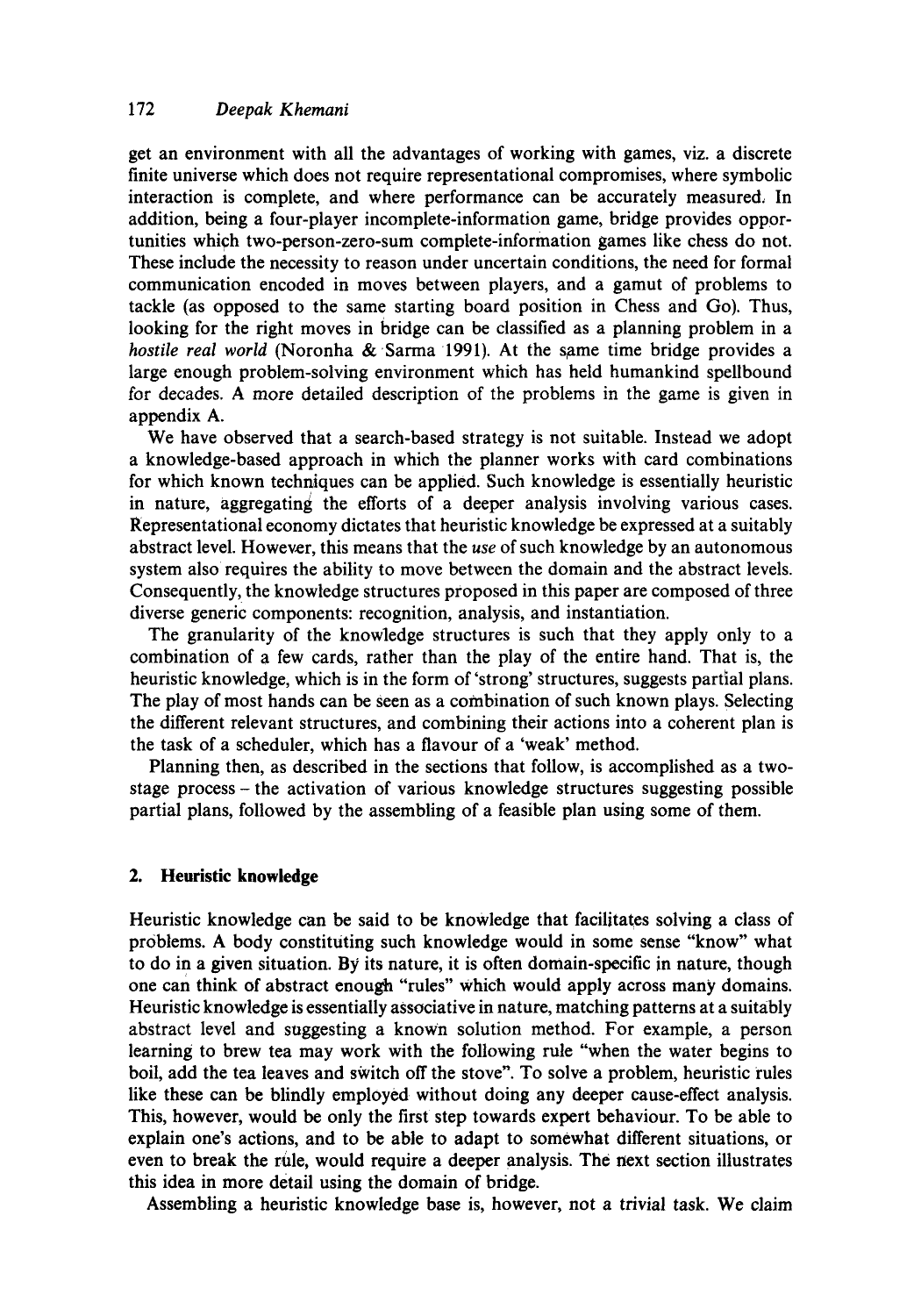that this is mainly because such knowledge cannot function in isolation\*. Instead, this knowledge applies to patterns in information which have been abstracted out of raw data, away from irrelevant detail. The process of abstraction may be methodologically quite different, but would have to work in tandem with the higher level reasoning, which we may call meta-semantic reasoning (Khemani 1988). In fact, the process of abstraction will be strongly influenced by the sort of features the metasemantic heuristics need. On the other hand, solutions provided by the heuristic knowledge would again have to be effected at the domain level thus clearly defining their semantics. In this process the detail that was ignored during abstraction has to be again taken into account as actions have, in the end, to be visible at the domain level. Thus, one needs to incorporate diverse generic skills (Chandrasekaran 1986) in a system which is to function autonomously.

In addition, there is a need to structure the knowledge in a manner that relevant parts are invoked automatically in any situation. It has quite convincingly been shown in the context of understanding (Dyer 1986) that various types of knowledge structures are needed. These may vary from frames (Charnaik 1978) and scripts (Schank & Abelson 1977) to handle stereotypical activity, to more complex structures (Lchnert 1987) to capture intentions, goals, plans and their myriad interrelations.

We represent planning knowledge for declarer play in bridge in the form of thematic acts (TA) (Khemani 1988). Each TA encapsulates a technique to tackle a recognizable situation, and the overall strategy is invoking one or more TA and weaving their suggested actions together into a single plan of action.

#### **3. Knowledge for planning**

Planning knowledge is required to charter a path through the combinatorially exploding number of possible sequences of low-level actions. Tactical knowledge to tackle each well-known situation can be represented at a higher level, somewhat like the macro operators introduced by Korf (1985). However, what is also needed is the ability to view the macro operators at a higher leve, recognizing the situations in which they could be applicable and the changes that they may effect. We introduce a knowledge structure called thematic act which operates in an abstraction space. A TA has knowledge of patterns' to look for in the raw data, knowledge of move combinations (a partial plan) which might be useful, and knowledge of the overall effect of the moves (which we call *meta-semantic* knowledge). The TA captures the theme behind all the similar move combinations which are required to achieve goals in similar situations. We explore the nature of such thematic knowledge in the context of contract bridge.

#### *3.1 Functional abstraction*

In any interesting enough domain the number of different cases would be too many to put in memory individually. Instead the goal should be to try and extract general

<sup>\*</sup>Isolated heuristic systems, for example MYCIN (Shortliffe 1976), have been built, of course, but they are only prescriptive in nature. They capture the associations between symptoms and disease (or the therapy), but the tasks of observing the symptoms and effecting the therapy are left to the human user.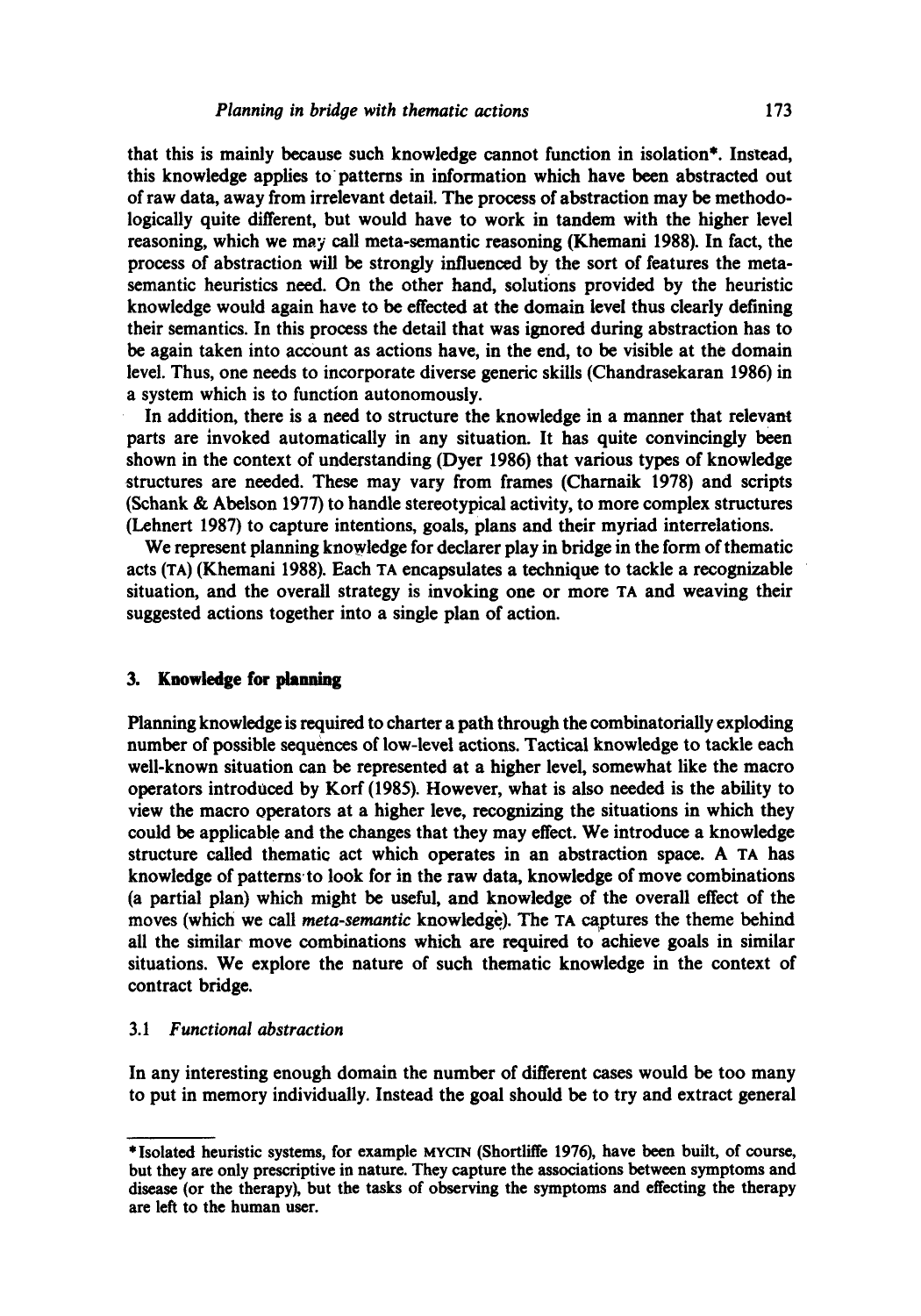principles which are applicable in many cases. Consider, for example, the concept of a 'finesse' in bridge. It can be illustrated by the following case, where all the cards are from the same suit, and "?" represents an unknown card<sup>+</sup>.

North:AQ West:? ? East:? ? (1) South: 3 2

South plays the 3. Let us say West plays the 8. If North plays the Q, then the play is said to be a finesse. If the K is in the West hand the North-South side makes an extra trick with the Q. If on the other hand the K is in the East hand, the finesse fails and East can win the trick.

The important feature in the above play is the combination of Ace & Queen which forms a 'tenace' over the West hand. Straightaway we can see that the South cards are insignificant, and could have been any of the small cards. Also we can see that the North hand could have had A K J, and one could have still finessed the Jack. What is more, if the A K Q and J had already been played, then a combination of 10 & 8 could have formed a tenace over East's 9. So *functionally* a tenace can be defined as follows

North:RC1 RC3

\nSouth: 
$$
x
$$

\n(2)

which essentially says that if there is a rank-class-1 (RC1) card along with a rankclass-3 (RC3) card, and there is a small card (x) in the other hand, then one can *plan*  to take a finesse against the opponent's RC2 card. The rank-class is different from the rank, in the sense that it clubs together cards of touching ranks held by a side. For example, if both the Ace and the King belong to the same side then both are of rank-class 1, whereas the rank of K is 2. In other words, since both the Ace and the King are held by the same side, the King could also be considered to be a winner.

Thus *the tenace is a functional abstraction* which characterizes the situation when *afinesse* can be played. Each card is viewed functionally by its role, which may vary in different situations, rather than by its identifier, which is constant. In addition one is looking for *combinations* which can be exploited. This is quite different from the accepted meaning of abstraction, for example in ABSTRIPS (Sacerdoti 1974), where the emphasis is only on ignoring unnecessary detail.

# 3.2 *The level of knowledge*

The knowledge captured in a TA is aimed at its use. It does not provide for a situationaction-effect analysis that could provide an explanation for why the recommended actions are useful. Consequently it cannot also cater to extra-thematic situations. Consider, for example, the following TA. The hands are

$$
North: K 9 x
$$
  
South: A J xxx (3)

We need four tricks from this combination, and can afford to lose one (but not two).

<sup>+</sup> Symbols pertaining to the game and used in the paper are defined in the appendix.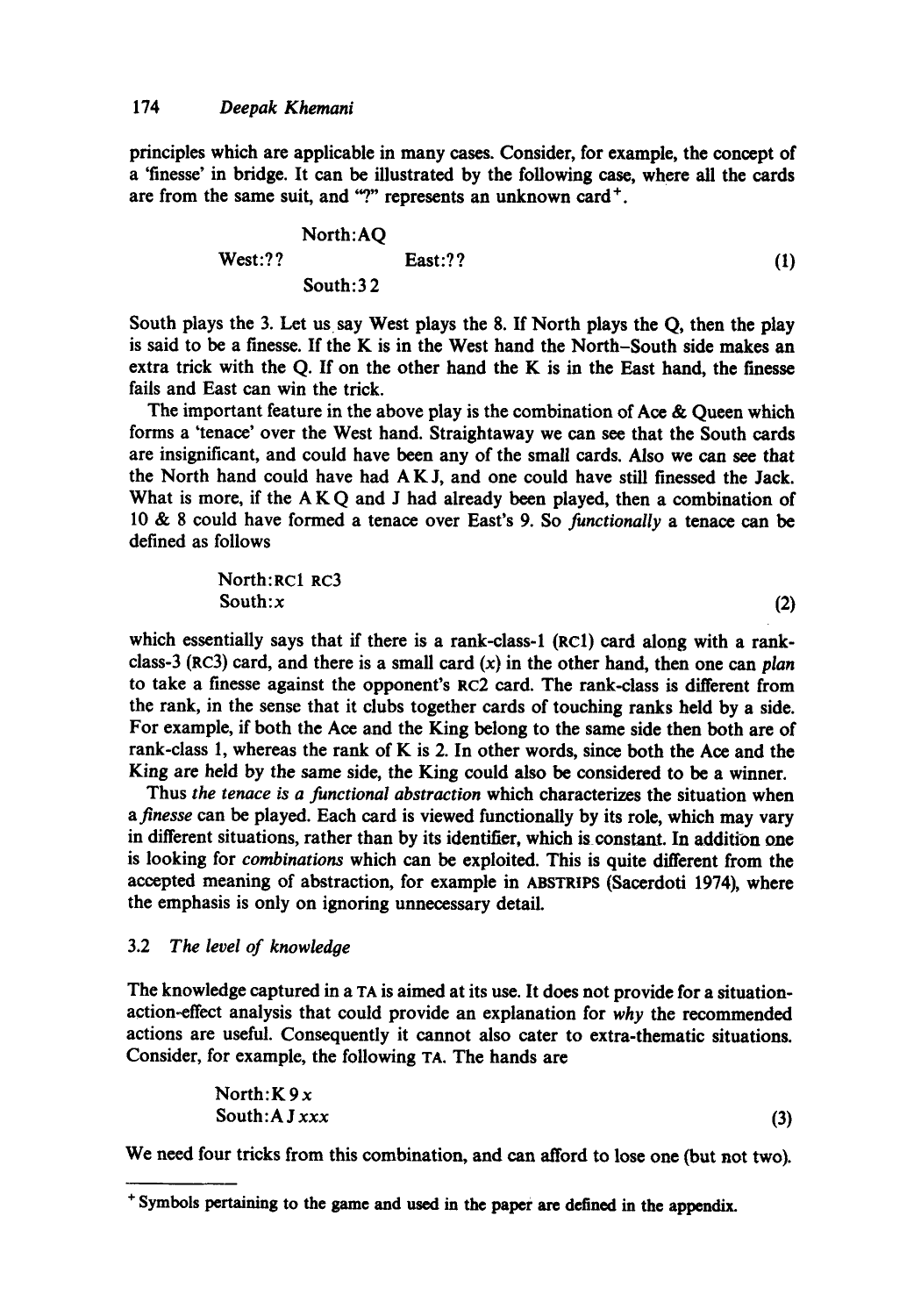The standard play, which the TA recommends in this situation, is to play the A first, and then a small card towards the K-9, intending to play the 9. However, if West does not follow suit, win with the King, and play the 9 towards the Jack. It may be observed that this play is somewhat counter intuitive as it tends to disrupt the A-J tenace that exists.

The knowledge contained in the TA cannot provide explanations as to why this play is best. That requires a deeper analysis which deals with cases, and is along the following lines. There is a danger when one of the opponents holds *Q-lO-x-x.* In such a situation the above play insures against losing two tricks. If West holds *Q-lO-x-x* he is forced to play either the Q or the 10 lest North wins with the 9. And then the 9 and the Jack between them will restrict West to winning only one trick with the other card. If East holds the *Q-lO-x-x* then West will show out on the second round. North wins, and now playing towards the Jack ensures that East can only win with the Queen. The intuitive play, on the other hand, with this card combination, is to first win the King, and then finesse the Jack. This play is best for winning five tricks, but when West has *Q-lO-x-x* it loses two tricks. The recommended play for four tricks also guards against this eventuality. However, the ability to do the above analysis has no effect on the success of the TA in that situation.

There can be extra-thematic situations where the standard advice has to be ignored. One such situation arises when one is willing to alter one's risk-gain equation. Thus, it may happen, in the above example, that in a larger context (e.g. a tournament) one is willing to risk losing two tricks for the small gain of an extra trick (when only four are required). However, such reasoning is beyond the scope of this work.

#### 4. Planning with **the TA**

The goal in bridge is to arrive at a plan to make a certain nUmber of tricks. The cards dealt define the starting position. The opponents' cards are not known. However some information may be available from the bidding, and more accrues as play proceeds. The next section looks at the role of this information in decision making. In this section we examine the role of TA in forming the plan.

The basic strategy used in the planning process is Means-Ends-Analysis (MEA) (Newell & Simon 1963). This applies easily to the bridge problem as the goal of making a certain number of tricks can be split into conjuncts of developing tricks in different suits. There are, however, overall constraints imposed due to sharing of common resources. For example, if we need to develop three tricks, and there exist two suits that can provide two each, it may still not be possible to develop both due to 'tempo" restrictions. So, the TA merely suggest partial plans to reduce a part or the whole of the difference, and it is left to an overall scheduler to assemble the best combination.

The TA provides the knowledge to tackle a given card combination in a given suit. It is not necessary, however, that a suit can be optimally played in isolation. For example, in the following card combination

$$
North: AQJSouth: 643
$$
 (4)

the recommended play is to finesse twice. This requires that the play be started twice from the South position. Each time the lead shifts to the North hand, since the trick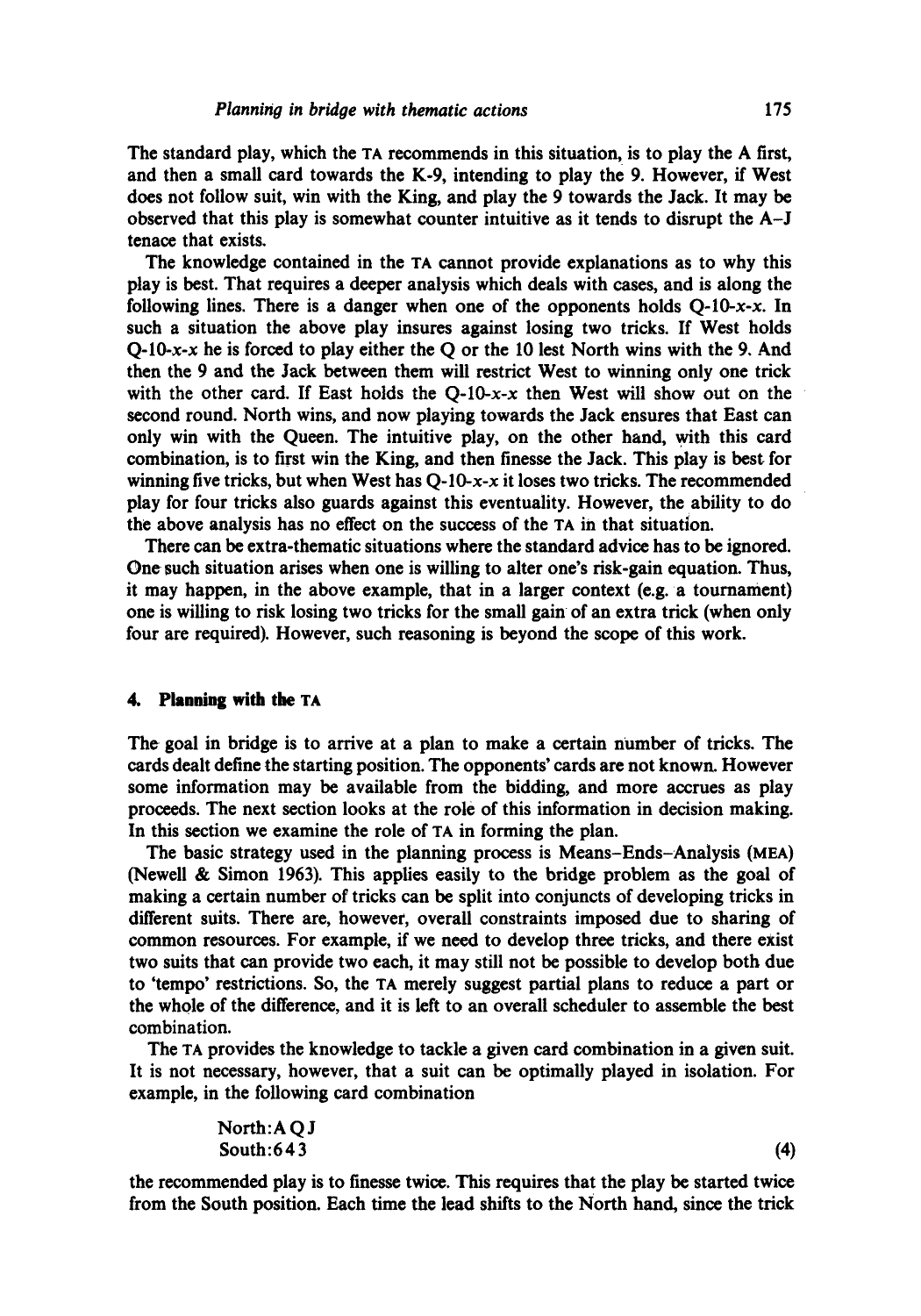# 176 *Deepak Khemani*

is won there. Thus, some other suit needs to provide an 'entry" into the South hand to finesse again. In this way the plays for different suits need to be interleaved and woven together. Notice also that the play for the above combination can be hierarchically composed using the finesse.

Each suit has some potential for developing a certain number of tricks with some probability. For example combination (3) can be played for 4 tricks with greater insurance than for 5 tricks, and it can be played for 3 tricks with assured results. However, there are different conditions required by each of the plays. The 3-trick play requires available *leeway* and *tempo* to be at least 2. These terms are defined below. The 4-trick play requires them to be at least 1, while the 5-trick play has no such constraints.

The selection of different TA combinations is dictated by some overall constraints. Constraints are of two types. One is the maximum number of tricks that the planner can afford to lose. For example, if you have contracted for 13 tricks, and need only 4 from the combination (3), you still cannot select the 4-trick play because it allows for losing one trick to the opponents. That is, the *leeway* required is one, but that available is zero. Therefore, even though the play suggests itself, the scheduler cannot select it.

A related constraint is that of *tempo.* This is determined by how close the opponents are to setting up tricks for themselves. It is measured in terms of the *number of times*  the planner can lose tricks to the opponents before they are in a position to defeat the contract. It is the job of the scheduler to pick up a combination of thematic acts within the overall leeway and tempo constraints.

The *task* of planning is to combine thematic acts for different suit combinations to achieve the *overall* goal of tricks. In doing so one has to be careful that the different partial plans can be combined together to form a feasible line of action. For example, if combination (4) is replicated in all suits,

North:A QJ, AQJ, AQJ, AQJ 10  
South:643, 643, 643, 6432 
$$
(5)
$$

then not more than one finesse could be possible, though the TA would create partial plans for 9 of them! However, if some of the suits were interchanged,

North:A QJ, 643, AQJ, 6432  
South:643, AQJ, 643, AQJ10 
$$
(6)
$$

then all 9 finesses could be effected, possibly winning all 13 tricks.

Hence by doing a meta-semantic analysis of the plays offered by different suits a suitable plan can be arrived at. The thematic acts themselves are tuned to the best suit play, i.e., one that has highest probability of success. The task now is to combine some of them into forming a plan. In doing so one may discover that a TA cannot be directly applied, and one may have to look for an alternate play which can fit into the plan. The plan generated will have a certain probability of success that is determined by the probability of the assumptions made *en route* being true. By and large the best plan selects itself, since the acts take care to suggest the best individual play. But if the best individual thematic acts cannot be combined to form a plan one may have to look at various options. This is discussed in § 5. Also, sometimes the mounting evidence may require meta-thematic analysis for selecting a plan.

It can be seen that there are two distinct aspects to the task of planning. The first,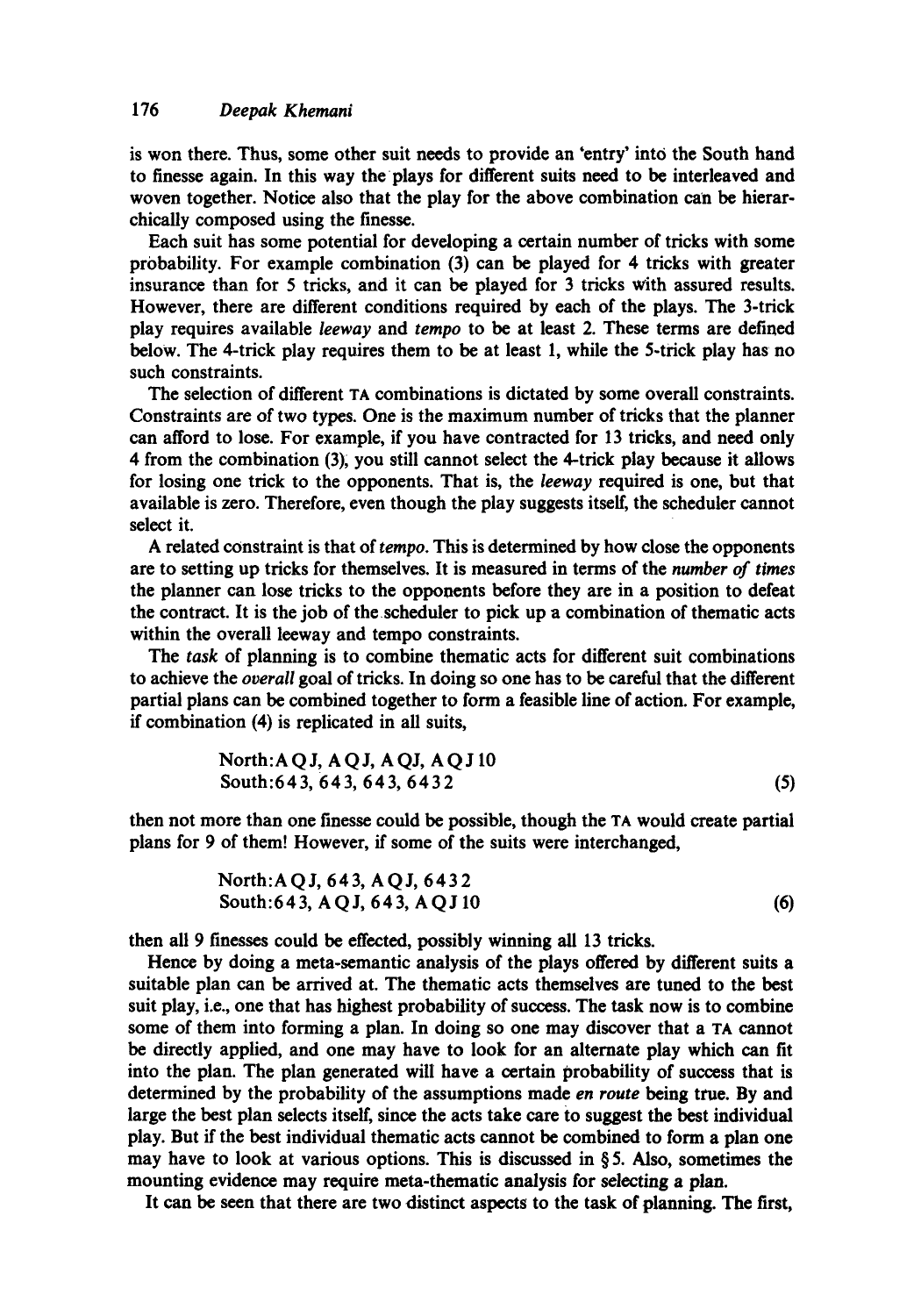#### *Planning in bridge with thematic actions* 177



**ANNOTATION** 

The large¢ problem contains **a set of** smaller problems for which (partial) solutions are known.

A thematic planner looks at subproblems and the thematic acts suggest partial plans. Numbers below show their positin in the final plan.

A general purpose scheduler looks at various thematic actions and assembles together a coherent plan of actions which mesh **together.** 

Figure 1. Two-stage planning - A schematic flowchart.

which involves applying known solutions to recognizable parts of the problem, is more knowledge intensive and has a 'strong' flavour. The TA provide this capacity, and each partial plan is retrieved complete With its own ordering (Berlin 1985). On the other hand, the scheduler which assembles plans is essentially the embodiment of a weak method. Figure I schematically illustrates the formation of partial plans and the assembling of a total plan with some of them. Such an architecture is imperative if planning is to be done in any complex domain. An autonomous agent in such a domain will have to cater to many goals which crop up as it functions. Planning, therefore, can no longer be viewed as problem-solving for a well defined goal, but is an ongoing process. A basic requirement then, in such a domain, is the ability to incorporated partial solutions in one's activity. This will also enable opportunistic planning (Hayes-Roth & Hayes-Roth 1979) specifically while executing plans (Birnbaum 1985).

#### **5.** Choosing between plans

A given plan succeeds when the implied assumptions it makes are satisfied. One of the strategies in planning is to make as few assumptions as possible. The assumptions made select a subset  $S1$  of the all possible situations U when the given plan will succeed (figure 2).



**Figure 2.** The subset  $S1$  of the situation when the plan works in the universe U.



Figure 3. The subset  $S1' = S1 \cap U'$  in the constrained universe U'.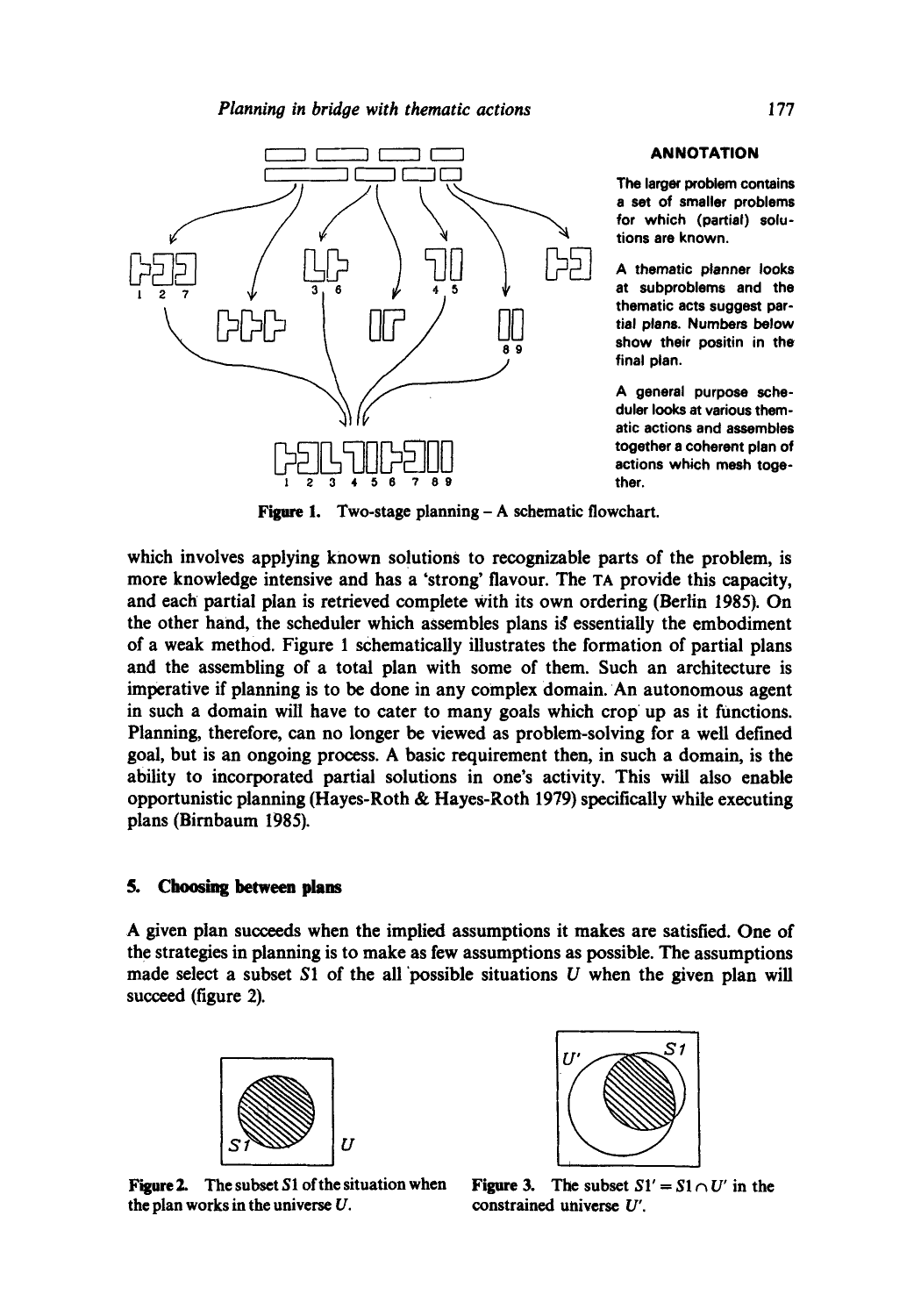

U Figure 4. Sets  $S1'$  and  $S2'$  for plans  $P1$ and P2 in the constrained universe *U'.* 

The aim in planning with thematic acts is to maximize the size of S1. However, as play proceeds, one may get more information about the actual situation. This contracts the universe U to a set U'. The subset  $S1' = S1 \cap U'$ , now is the set of situations when our plan succeeds (figure 3).

Between two competing plans  $P1$  and  $P2$ , the sets  $S1'$  and  $S2'$  now define the probability of success. The shaded area in figure 4 shows the differing cases for which P1 and P2 succeed, given  $U'$ . It can clearly be seen that the set  $U'$  can play a decisive role in selecting the better plan. For example, without any knowledge about world U, plan P1 is a better plan if  $S1$  is larger than  $S2$ . However knowing that the universe is constrained to U' plan P2 turns out to be better if *\$2'* is larger than SI'.

The overall strategy in planning to play a bridge hand is two-fold. One, to try and synthesize plans which make as few assumptions as possible. This is equivalent to saying that the plan should work in as many situations as possible. The second aspect of planning is to try and glean more information about the world. The effort here is to try and reduce the number of situations that have to be catered for. One can see that such a strategy is also likely to prove useful in any incomplete information domain.

#### **6. Implementation**

We have implemented a program for declarer play in bridge. The input to the program is the declarer's hand (South), the dummy (North), and the opening lead made by West. Currently the program plays only no trump (NT) contracts. The overall task is broken up into the following modules.

The program begins by abstracting the relevant patterns out of the cards. It counts its tricks, and determines the goal (i.e. the number of tricks that have to be generated), and the constraints. For example, when planning for a 7NT contract there is no leeway, but a 3NT contract allows four tricks for the opponents and the planner often has some tempo. The program then looks for any card combinations that it 'knows' to tackle effectively. This information is provided by the corresponding TA and the pattern also serves to *index* the TA. The planner constructs partial plans using the procedural knowledge contained in the TA. The current implementation generates one partial plan for each suit and passes it on to the scheduler. If this cannot fit into the overall plan, then the program backtracks and tries another. The ordering of the actions suggested by the TA is done in a heuristic manner by the scheduler. Thus the right play in the case referred to in Berlin (1985) is found directly because of the heuristics employed, rather than by a deeper analysis of interaction of subgoals. The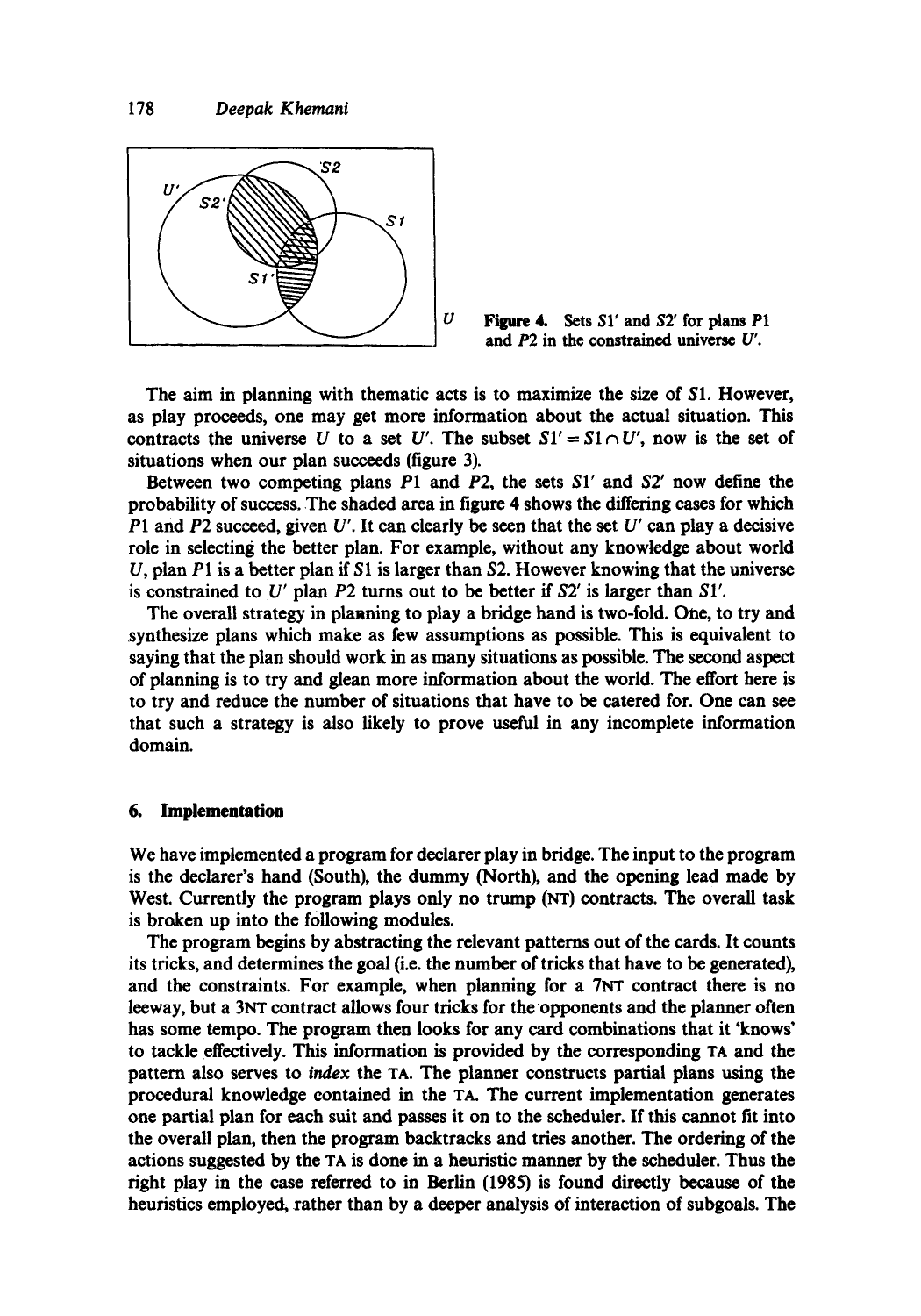scheduler orders the actions to link up the different thematic acts. For example, combination (4) requires that the suit be played from the South hand, and it is the job of the scheduler to incorporate the play when the opportunity presents itself. During play, if any assumptions are violated then control is passed back to the planner. This also happens when an unexpected trick comes up. A more detailed description of the program is given in Ramachandran & Khemani (1992).

#### 6.1 *Results*

The trace left by the program as it plans and plays a few hands is included in appendix B. The trace constitutes of canned messages printed by various sections when they execute. The input to the program are the North and South hands. For our convenience the East and West hands have also been included in the printout.

In hand 1, needing to make all 13 tricks the program spots the tenaces in Hearts. It observes that it can cater to the worst break by finessing 3 times, and forms a plan accordingly. In hand 2 the program relies on the spade break for tricks, and noting the shortage of entries, plans to. 'duck' one round of the suit. Hand 3 is a sort of combination of 1 and 2. The feature of using a delayed finesse to solve the communication problem has been encoded as a separate TA. Hands 4 and 5 are the same for North and South (thus leading to the same plan), but different for East and West. In both cases the assumed spade break does not materialize, and the program looks at alternative sources. In hand 4 it avoids the spade finesse because it knows that it is bound to fail, while in 5 it chooses it knowing that it will succeed.

#### **7. Conclusions**

In this paper we have looked at a two-stage mechanism for planning, using contract bridge as the domain. In the first stage partial plans are suggested by a theme-based planner. The planner employs knowledge structures called thematic acts which have the flavour of strong AI. Each TA encapsulates the knowledge required for solving a problem in a familiar situation in a well-defined way. To retrieve and use this knowledge in applicable situations, the theme-based planner requires three kinds of processing. First, in functional abstraction the patterns which serve as indices to the TA are extracted. Then, meta-semantic reasoning computes the cause-effect relations of the TA in the situation. Finally, procedural knowledge orchestrates the actual domain level primitive actions. The partial plans thus are combinations of primitive actions, not necessarily complete in themselves, that can be used to solve a part of the problem.

In the second stage, a scheduler combines the actions suggested by the TA into a coherent plan. This may often require that actions of different TA be interleaved. The scheduler is basically an embodiment of a weak method, but one which operates under the constraints imposed by the first stage of thematic planning. In our implementation the strategy of means-ends-analysis has been adopted, as it is well-suited to the domain of planning in bridge.

The results of our implementation have been very encouraging, as can be witnessed in the examples shown. We feel that such a scheme of planning is particularly attractive when planning in a complex domain where (partial) plans for newer goals have to be incorporated into the larger plans of an agent who may he continuously interacting with the world.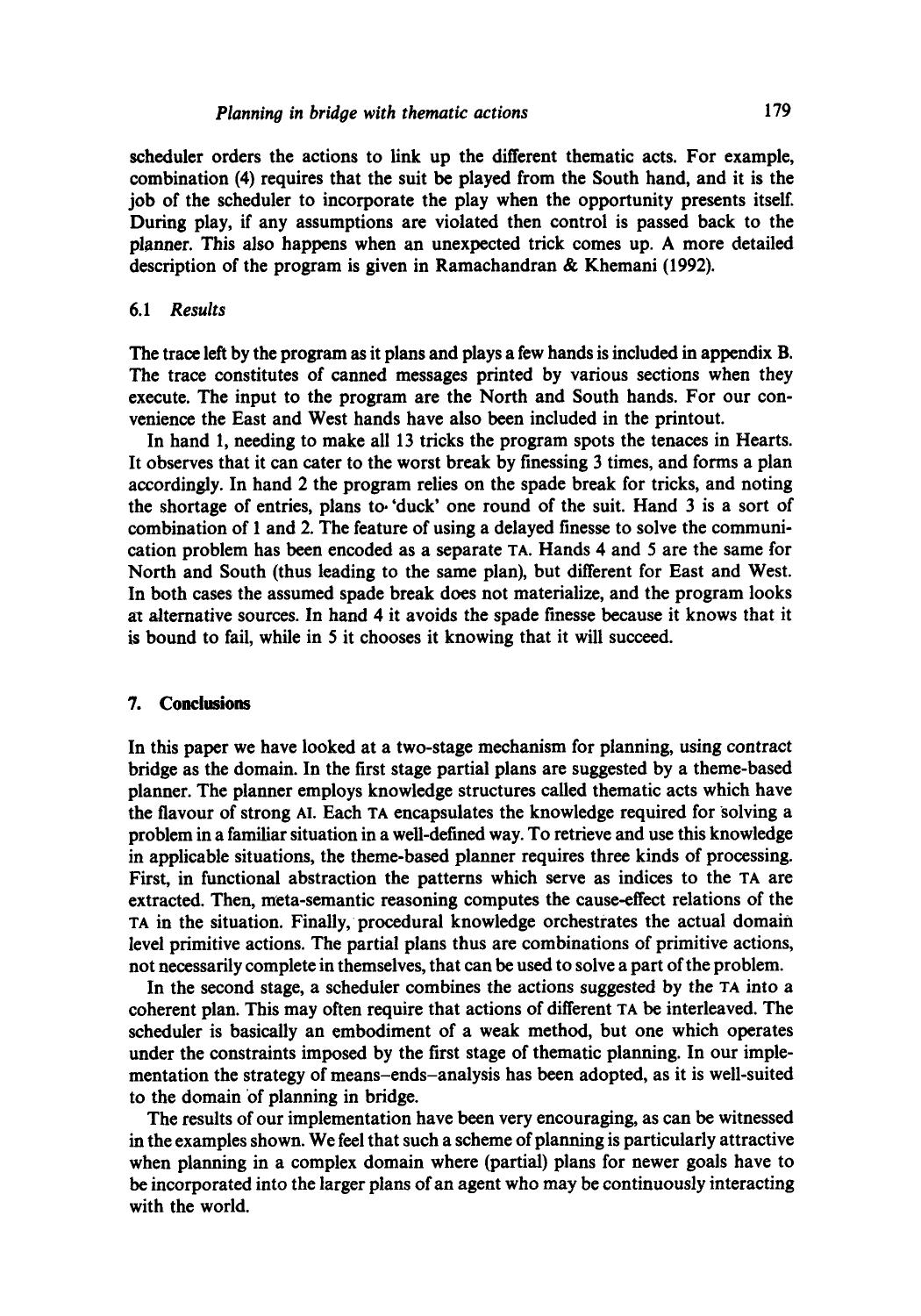## **Appendix A. Contract bridge: The problems**

In this appendix we look at the game of contract bridge, highlighting some of the problems that are of interest. We observe that unlike chess, which is a two-person zero-sum complete-information game, bridge cannot be tackled by elegant mechanisms like the minimax search method. This is because bridge is *not* a complete information game. Then, since one does not know the cards held' by the opponents, one cannot project the play into the future to try and discover which strategy is most profitable. Instead one has to rely on some knowledge-intensive method. Bridge can be classified as a two-side incomplete-information game. Further complication is introduced by the fact that each side constitutes two persons. Therefore communication is vital. Not only does one have to convey information, within the rules of the game of course, to the partner but one also needs to intercept opponents messages to learn their intentions. Almost as a corollary, at a more sophisticated level one may even want to send out misleading signals to lead opponents astray.

Contract bridge is played with a regular pack of 52 cards dealt randomly and equally among 4 players. Let us call them North, South, East and West, according to their position on the table. North and South are partners, as are East and West. The cards are ranked in the order Ace  $(A)$ , King  $(K)$ , Queen  $(Q)$ , Jack  $(J)$ , 10  $(T)$ ,  $9, \ldots 2$ in each suit. Each player plays a card, in clockwise order, and the highest ranking card wins the trick. Thirteen such tricks are played, each time the winner of the precious trick starting play. This constitutes one *deal* or one *hand.* 

There are two stages of play in each deal, viz. bidding, followed by the play of cards. The goal in a deal is to maximize *points. The* points essentially depend upon bidding. Bids are made for the number of tricks the side promises to make, given the stated 'trump' suit. Eventually the highest bid is accepted in each deal. This is known as the *contract.* Generally, the higher a side bids the more points it is likely to win, *provided* it can fulfill the contract. That is, if the side can make the number of tricks it has bid for. If it succeeds, it wins some points. Let us call them success-points. If it loses, then the opponents get some points instead, which we can call penalty-points.

#### AI. *Bidding*

The straightforward goal in bidding is to bid the *highest* number of tricks one thinks one *can* make. That is, to maximize success-points won. The means used in this process are the following,

- (1) Evaluation of own hand.
- (2) Communication with partner.
- (3) Projection of play.

Of these, the first two are simpler and can possibly be handled by heuristic methods. The third is more difficult, as it would involve constructing plausible distributions (based on the bids heard, and on probability) and then projecting the play.

A more complex goal is to make a *sacrifice bid*. This essentially means overbidding, over an opponent bid, with the hope that the penalty-points loss will be lesser than the opponents' expected success-points gain, thus being an overall gain.

Even more complex goals are to sabotage the opponents communication. This may mean consuming the bidding space (jamming the communications channel), or even making 'false' bids to confuse opponents. In the process, an enterprising planner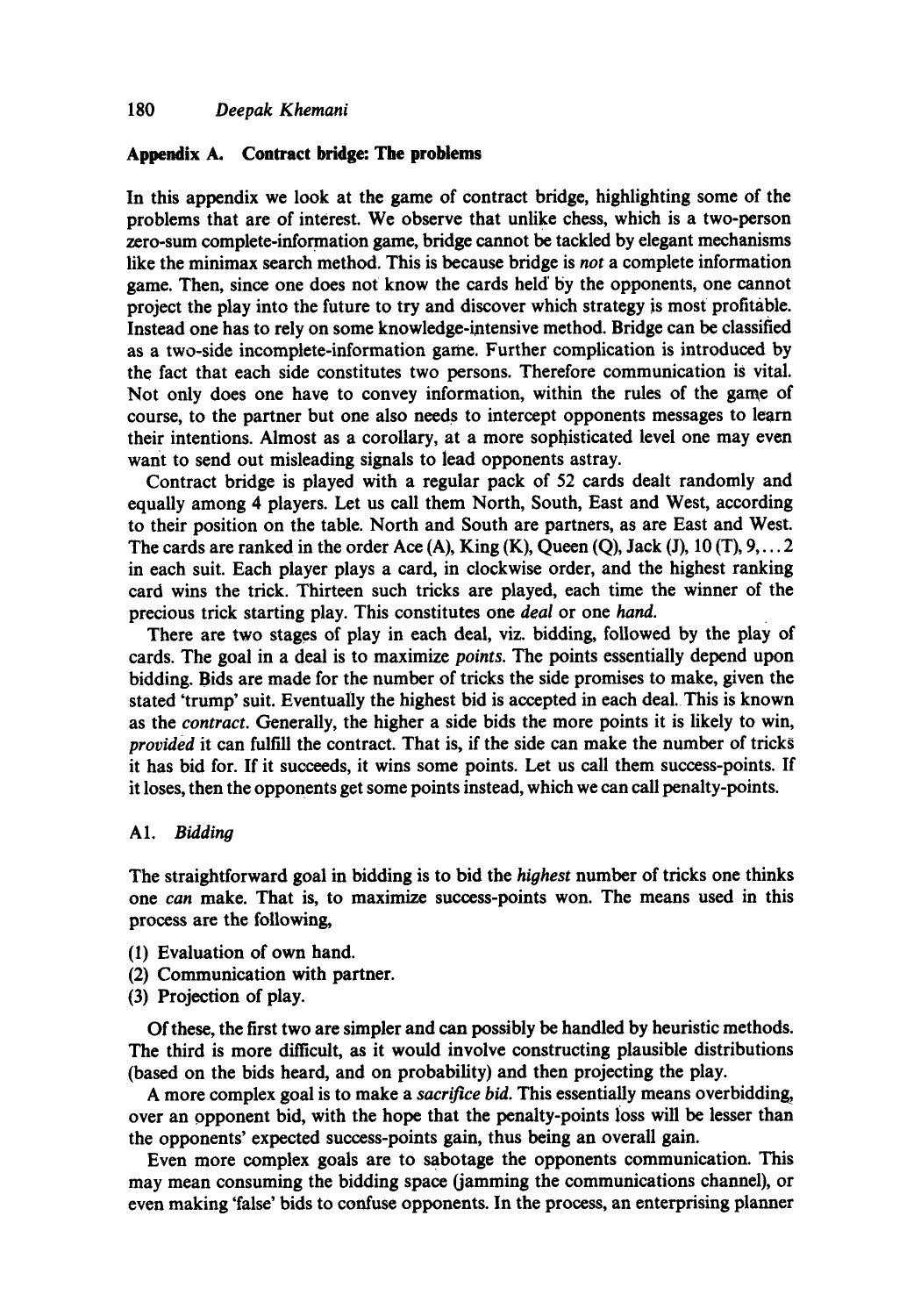may make an 'advance sacrifice' to 'push' the opponents higher than they can manage, or to escape with a lighter penalty.

Considering that all these processes happen when the planner can see only one hand, one observes that bidding is probably the more difficult part of the game.

## A2. *Play of the hand*

Once bidding is over, the goal for the play stage has been defined. One side has the contract, and is required to make the bid number of tricks. At this stage one player of the contracting side (called the dummy) exposes the cards to everybody, while the other (called the declarer) plans and executes the play. The opposing side (called defenders) are said to *defend* the contract, trying in fact to defeat the accomplishment of the contract by the declarer.

One can see that the situation at this stage is non-symmetric. The declarer knows the entire strength of his side, and is in total control of the play of the cards. He is also aware of the entire assets of the defence, in terms of material strength, since they have the remaining 26 cards. Each defender knows only his own hand, and cannot see his partner's hand. Therefore the two defenders have to combine their efforts to try and achieve the goal. This necessarily involves (formal) communication between the two. Both can see the dummy also.

Since the cards of all the players cannot be seen, one cannot project moves into the future. Methods like minimax search are therefore ruled out immediately. Instead, the success of a strategy can only be estimated based on the probabilistic distribution of cards, and any information gleaned from the communication taking place. The strategies themselves are derived from knowledge about the various known methods of tackling various card combinations. A constant endeavour is to cater to as many situations as possible, to maximize the chances of success.

The straightforward goal in the play of the hand is to make the number of tricks as stated in the contract. The emphasis is on maximizing the probability of success. If success is assured, then the goal can be revised to increasing the number of tricks won, as some' more points can then be gained. If success seems unlikely, then a planner may even choose to minimize losses, i.e. the penalty-points won by the opponents. Like in bidding, the planner may attempt to do better than par, by exploiting the incomplete information that the opponents have. This may introduce complex 'meta-level' goals of protecting information, or sending out misleading signals.

Thus, we see that unlike in games like chess, where a clear-cut strategy of aiming for the minimax value (saddle) points is meaningful, in bridge one has to largely grapple with incomplete information. In the face of such uncertainty, planning in the game of bridge can only be a complex knowledge-intensive activity.

#### **Appendix EL Traces of the program**

This appendix contains the traces left by the program as it plans and plays some hands. The trace contains the complete hand, followed by the trace, followed by the record of play. Even in cases where the system replans after some play, the organization of text remains the same. Text in square brackets is comments by the author.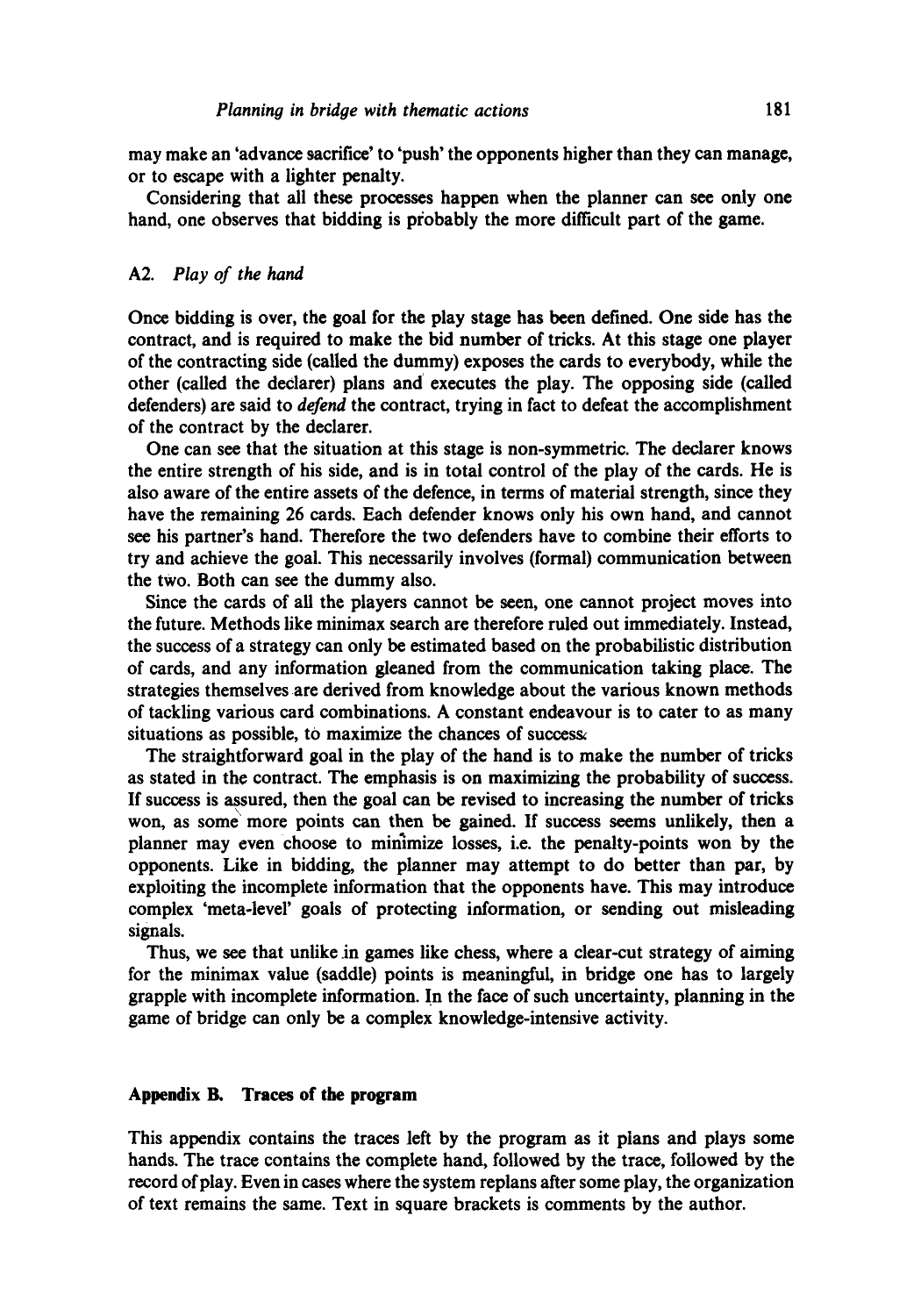# *Example BI*

# $[Hand 1]$ <sup>t</sup>



# *The plannino phase...*

Have 10 top tricks.... Need 3 tricks more .... Tempo available 10. If Hearts break 4-0 we get 3 extra tricks losing 1... can't afford that... first glance over.... Tenace over West found in Hearts. Have planned for 3 tricks in Spades, 5 tricks in Hearts, 3 tricks in Diamonds and 3 tricks in Clubs. *[Note that it was planned for*  $5 + 3 + 3 + 3 = 14$ *tricks. It does not need to decide which one of the winners it will have to discard. The discarding problem has been passed over to the scheduler which will finally throw away a winner.]* 

# *The play..*

*Examinino lead...* Looks like top of a sequence.  $(A^*$  indicates that the corresponding player had the lead.)

| No.         | West              | North                  | East          | South                  | Won by |  |
|-------------|-------------------|------------------------|---------------|------------------------|--------|--|
|             | $\mathbf{H}$      | $3 \bullet$            | $5^{\circ}$   | $\mathbf{K}$ $\bullet$ | South  |  |
| $\mathbf 2$ | $2 \blacklozenge$ | $2 \triangleleft$      | $3 \bullet$   | *A *                   | South  |  |
| 3           | $6$ V             | <b>TV</b>              | $4$ $\bullet$ | *2 ♥                   | North  |  |
| 4           | $4 +$             | $*5$ $\bullet$         | $6^{\circ}$   | $K \triangleleft$      | South  |  |
| 5           | $7$ Y             | $1 \blacktriangledown$ | 6 ♦           | *3 ♥                   | North  |  |
| 6           | $8$ $\bullet$     | $*7$ $*$               | $8^{\circ}$   | $Q \bullet$            | South  |  |
| 7           | 9 V               | QV                     | 9 ♠           | 44                     | North  |  |

The symbols  $\blacklozenge$ ,  $\blacklozenge$ ,  $\blacklozenge$  and  $\blacklozenge$  are used for the suits spades, hearts, diamonds & clubs, respectively.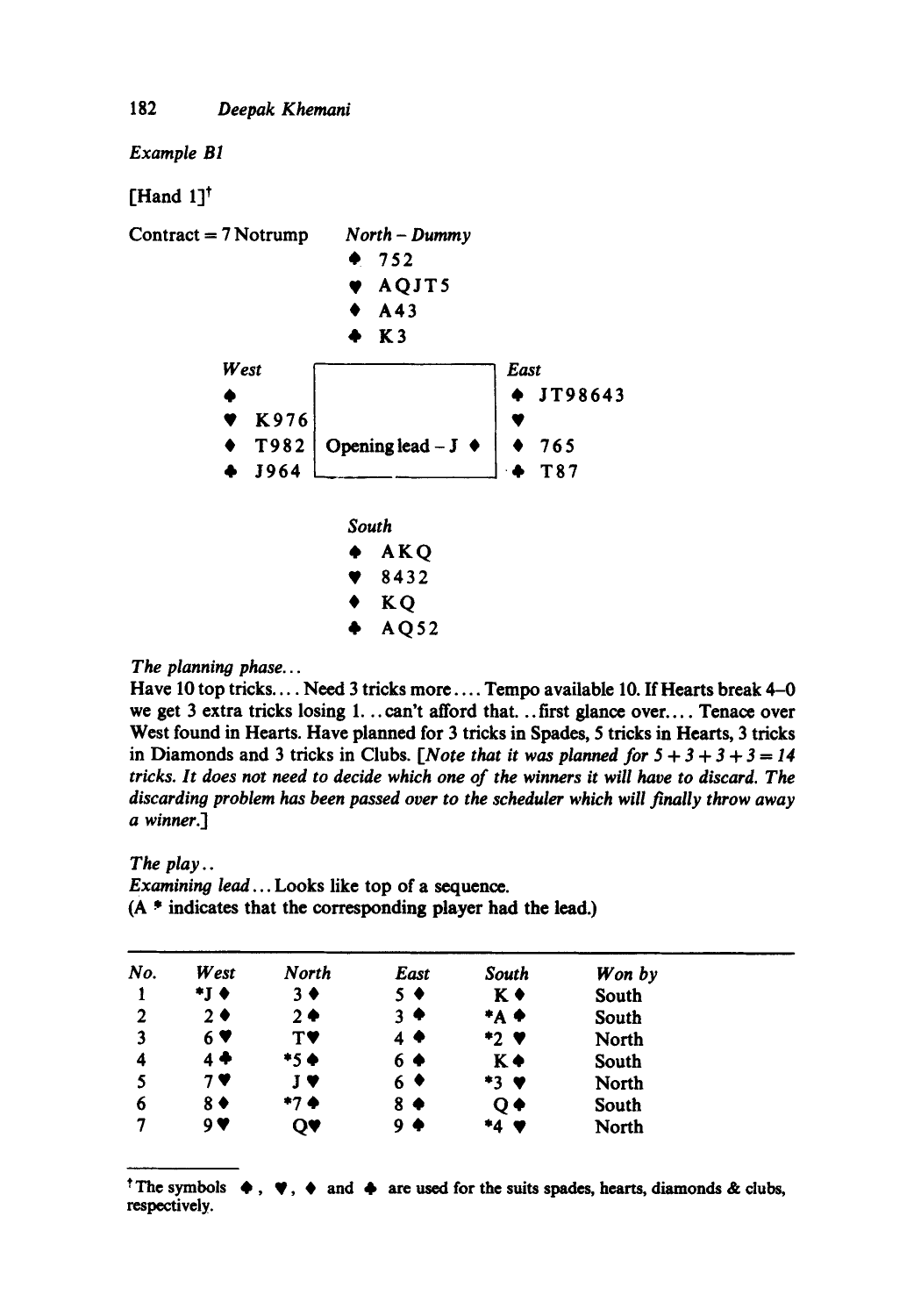| 8  | K٧            | $^*A$ Y               | 7♦    | 8 ♥               | North |  |
|----|---------------|-----------------------|-------|-------------------|-------|--|
| 9  | $9$ $\bullet$ | $*$ 5 $\bullet$       | 7♦    | $5 +$             | North |  |
| 10 | T ♦           | $*4$ $\bullet$        | T♦    | $Q \bullet$       | South |  |
| 11 | 6 ♦           | <b>K</b> <sup>↓</sup> | $8 +$ | $*_{2}$ $*$       | North |  |
| 12 | $9 +$         | AA                    | T+    | $Q \triangleleft$ | North |  |
| 13 | J ♠           | $*3 +$                | J ♦   | A O               | South |  |
|    |               |                       |       |                   |       |  |

Tricks made  $= 13$ Tricks contracted  $= 13$ Good one! Made the contract!!!

# *Example B2*

[Hand 2]



*The planning phase...* 

Have 7 top tricks.... Need 2 tricks more.... Tempo available 4. If Spades break 3-2 we get 2 extra tricks losing 1. If Clubs break 3-3 we get 1 extra trick losing 2. ... first glance over... playing low to low due to lack of entries. Plan workable.... Have planned for 4 tricks in Spades, 2 tricks in Hearts, 2 tricks in Diamonds and 1 trick in Clubs.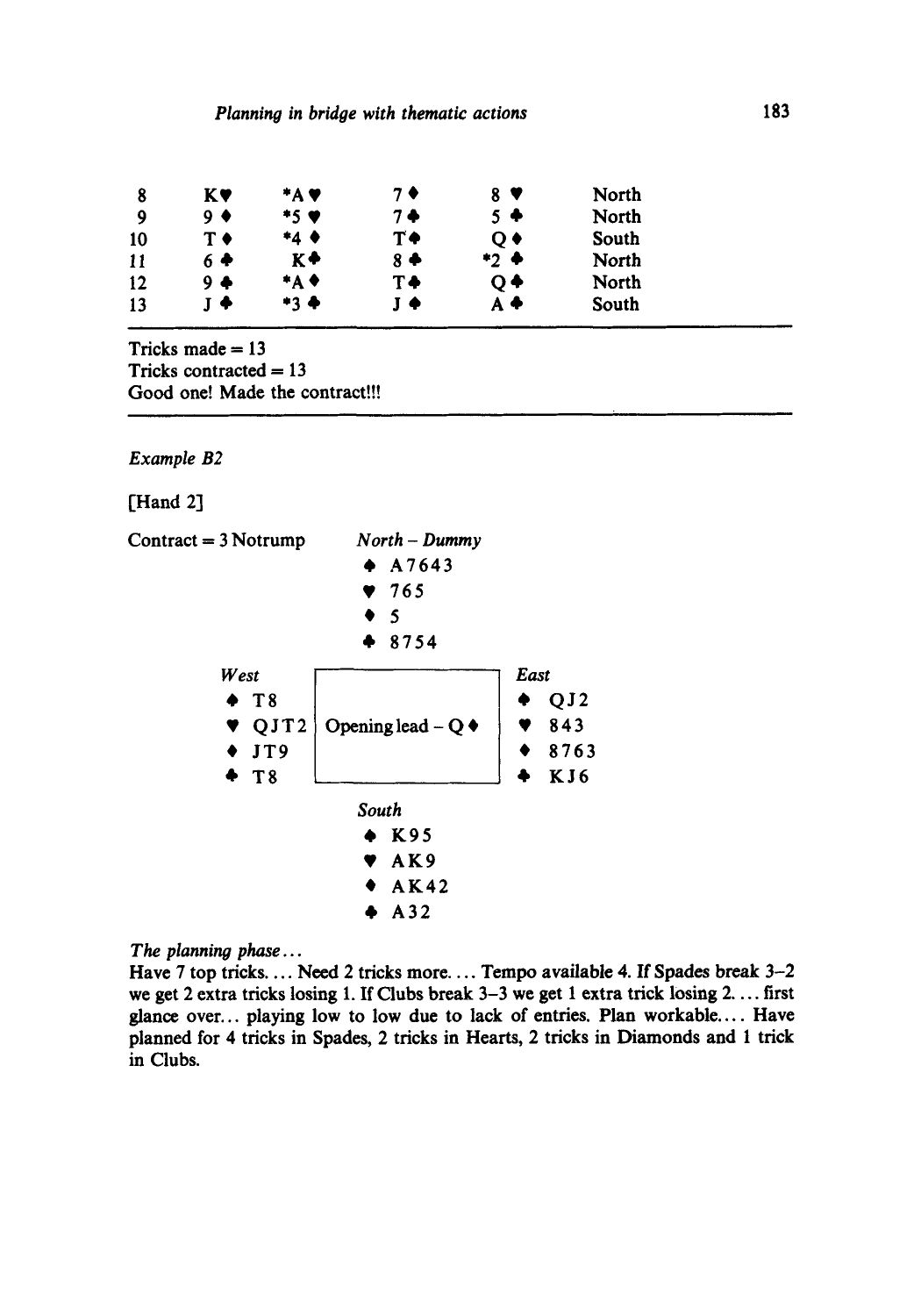| No. | West                     | North          | East                     | South                    | Won by |  |
|-----|--------------------------|----------------|--------------------------|--------------------------|--------|--|
|     | $*_{Q}$                  | $5^{\circ}$    | $3 \bullet$              | $A \bullet$              | South  |  |
| 2   | 8                        | $3 \spadesuit$ | 2 ♠                      | $*5 +$                   | West   |  |
| 3   | $\mathbf{I}$             | $7$ Y          | $6 \bullet$              | K <sub>0</sub>           | South  |  |
| 4   | T♦                       | 4 ♦            | J $\bullet$              | *K +                     | South  |  |
| 5   | $2$ $\blacktriangledown$ | A♠             | Q♠                       | *9 ♠                     | North  |  |
| 6   | $9\bullet$               | 74             | 3 <sub>2</sub>           | $9$ $\blacktriangledown$ | North  |  |
| 7   | $T \bullet$              | *6 ♦           | $4$ $\blacktriangledown$ | $2 \bullet$              | North  |  |
| 8   | T Y                      | *5 V           | $8$ V                    | A V                      | South  |  |
| 9   | QV                       | 6 V            | $6 +$                    | <b>*K v</b>              | South  |  |
| 10  | $9 +$                    | 4♦             | $J \triangleq$           | *A +                     | South  |  |
| 11  | T ♦                      | 54             | $8^{\circ}$              | *4 $\bullet$             | East   |  |
| 12  |                          | 7 ♣            | $*7.$                    | $2 \bullet$              | East   |  |
| 13  | Q÷                       | 8 ♠            | *K*                      | 3 ♦                      | East   |  |

*The play..*  (A \* indicates that the corresponding player had the lead.)

Tricks made  $= 9$ Tricks contracted  $= 9$ Good one! Made the contract!!!

# *Example B3*

[Hand 3]

Contract = 7 Notrump *North -: Dummy*   $4 AQ6543$ **V** J7 **•** 84 • T65 *West East*   $\triangle$  K J 9 **•** T7 Q98 Opening lead  $- K \blacklozenge$ ♥ T632 • Q96  $\bullet$  T52 **•** Q83 4, J972 *South"*  **•** 82 AK54 • A J73 AK4

*The planning phase...* 

Have 6 top tricks.... Need 3 tricks more.... Tempo available 4. If Spades break 3-2 we get 3 extra tricks losing 2... first glance over.., playing low to low due to lack of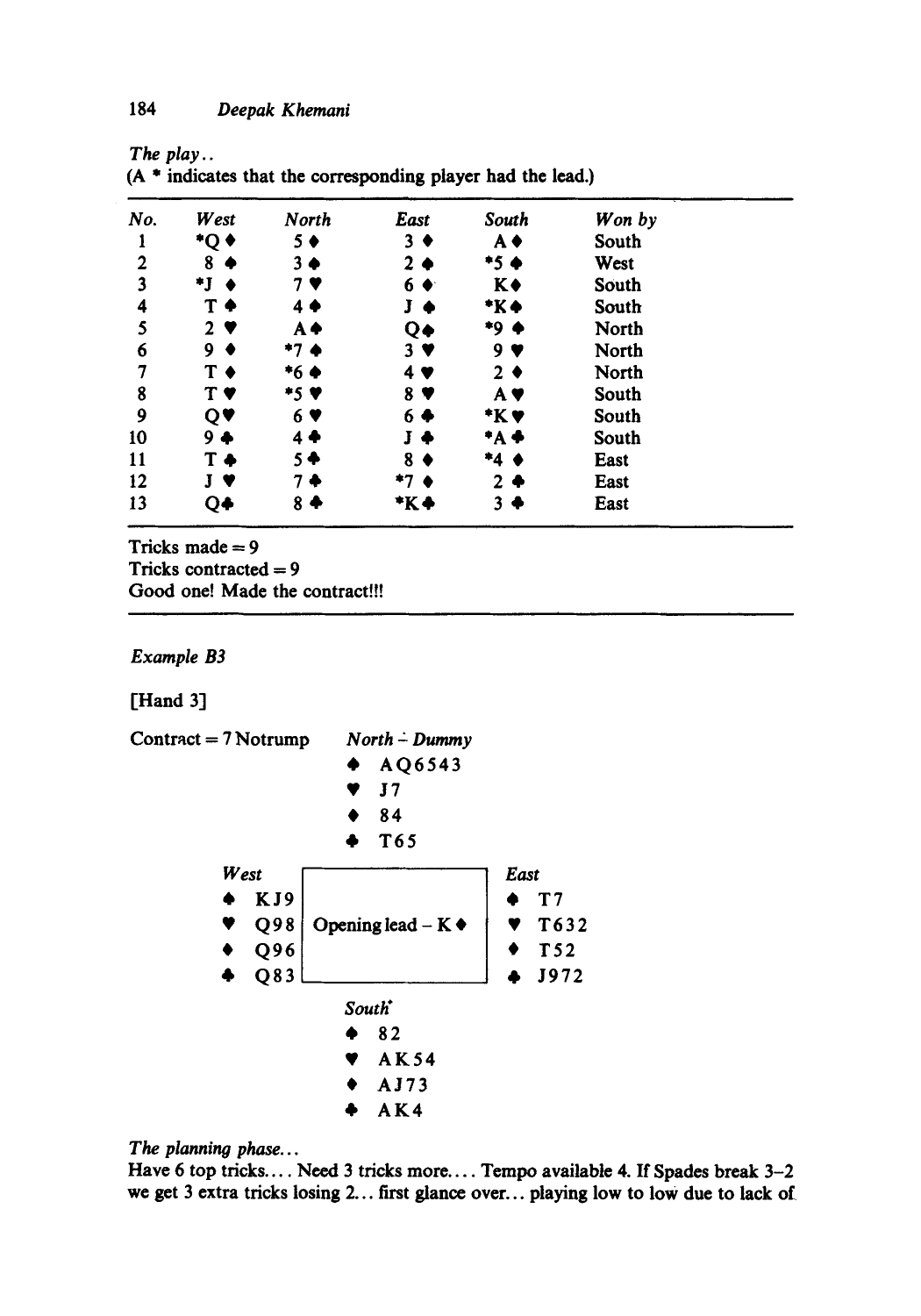entries... plan workable.... Have planned for 5 tricks in Spades, 2 tricks in Hearts, 1 trick in Diamonds and 2 tricks in Clubs.

*Examinino lead...* Looks like top of nothing lead.

*The play...*  (A \* indicates that the corresponding player had the lead.)

| No. | West          | North          | East           | South        | Won by |  |
|-----|---------------|----------------|----------------|--------------|--------|--|
|     | *K ♦          | 4 ♦            | 2 ♦            | $3 \bullet$  | West   |  |
| 2   | *3 +          | 5 ♣            | $J \triangleq$ | A O          | South  |  |
| 3   | $9 +$         | 3 ♦            | $T \bullet$    | *8 $\bullet$ | East   |  |
| 4   | 8 ♣           | 6 ♣            | *2 +           | K ♦          | South  |  |
| 5   | J ♦           | Q↑             | $7^{\circ}$    | *2 ♦         | North  |  |
| 6   | $K$ $\bullet$ | *A +           | $2 \bullet$    | 4 V          | North  |  |
| 7   | 8 V           | *6 $\bullet$   | 3 V            | 5 V          | North  |  |
| 8   | 6 ♦           | $*5$ $\bullet$ | 6 V            | $7^{\circ}$  | North  |  |
| 9   | 9 ♥           | *4 *           | <b>TV</b>      | 1 ♦          | North  |  |
| 10  | Q Y           | *7 ♥           | $7 +$          | A V          | South  |  |
| 11  | 9♦            | J ♥            | $5^{\circ}$    | *K Y         | South  |  |
| 12  | Q♦            | 8 ♦            | T ♦            | *A +         | South  |  |
| 13  | Q O           | T ●            | 9 ♣            | 44           | West   |  |

Tricks made  $= 10$ Tricks contracted  $= 9$ Good one! Made the contract!l!

*Example B4* 

**[:Hand 4]** 

| Contract $= 7$ Notrump | $North-Dummy$                     |       |
|------------------------|-----------------------------------|-------|
|                        | AK32                              |       |
|                        | AQT98                             |       |
|                        | J32                               |       |
|                        | Q                                 |       |
| West                   |                                   | East  |
| <b>J975</b>            |                                   |       |
| K <sub>3</sub>         | Opening lead $-3$ $\blacklozenge$ | J6542 |
| 7                      |                                   | T965  |
| T7652                  |                                   | 943   |
|                        | <b>South</b>                      |       |
|                        | QT86                              |       |
|                        | 7                                 |       |
|                        | AKQ84                             |       |
|                        | AK8                               |       |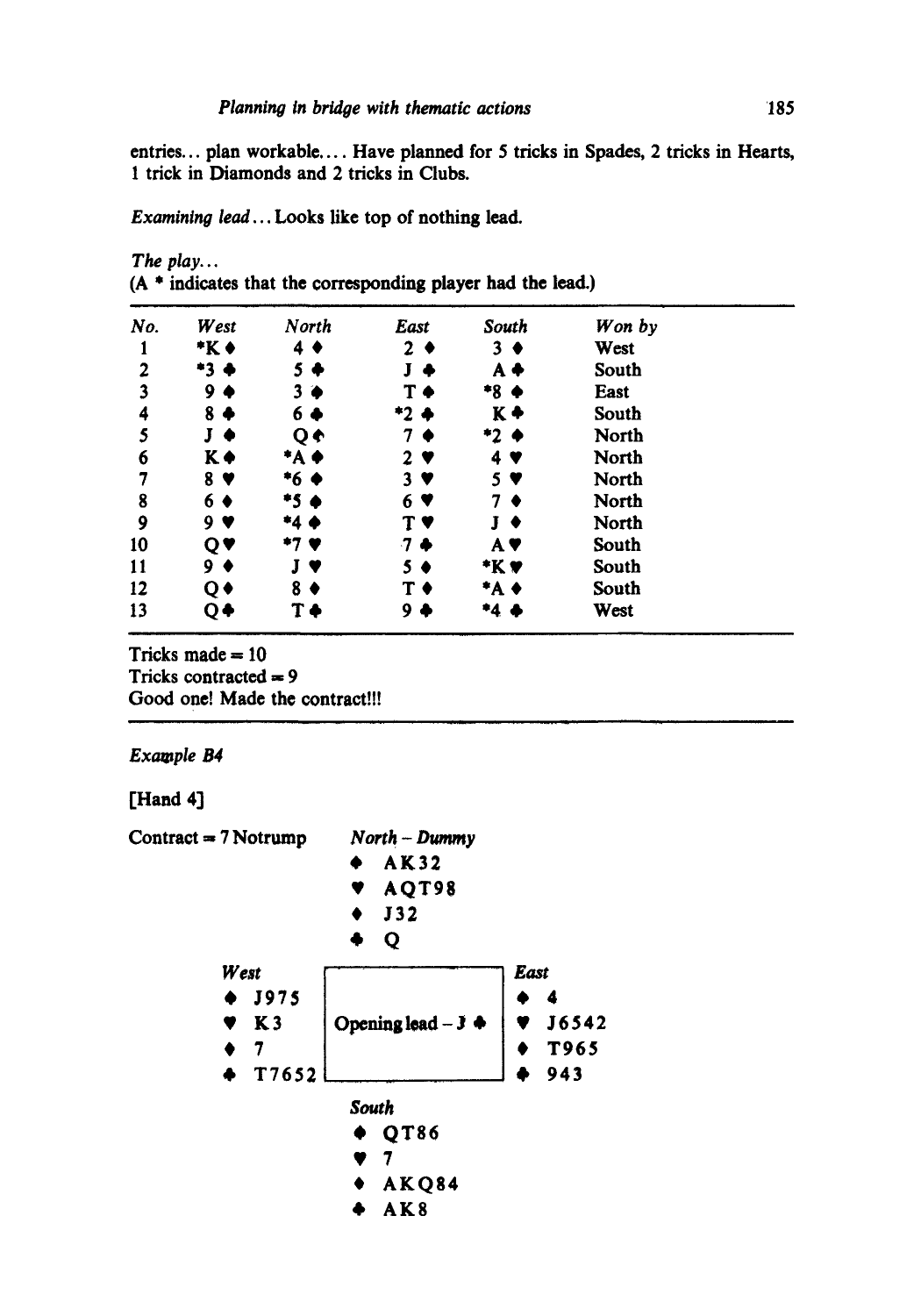*The planning phase...* 

Have 11 top tricks.... Need 2 tricks more.... Tempo available 0. If Spades break 3-2 we get 1 extra trick losing 0. If Hearts break 6-I we get 2 extra tricks losing 2... can't afford that, If Diamonds break 4-1 we get 1 extra trick losing 0... first glance over....

*[Note that it does not look for spades as it knows that the break is not favourable.]*  Have planned for 4 tricks in Spades, 1 trick in Hearts, 5 tricks in Diamonds and 3 tricks in Clubs,

*Examining lead.,.* Looks like top of a sequence. *After trick 3*  Plan aborted because of Expectation Failure.

*New plan being generated...* 

Have 8 top tricks.... Need 2 tricks more.... Tempo available 0. If Hearts break 6-1 we get 2 extra tricks losing 2... can't afford that. If Diamonds break 4-1 we get 1 extra trick losing 0... first glance over .... Tenace over East found in Spades. Finesse not possible as opponent has shown out, Tenace over West found in Hearts. Have planned for 1 trick in Spades, 2 tricks in Hearts, 5 tricks in Diamonds and 2 tricks in Clubs,

*the play,..* 

(A \* indicates that the corresponding player had the lead.)

| No. | West              | <b>North</b> | East           | South         | Won by |  |
|-----|-------------------|--------------|----------------|---------------|--------|--|
|     | $+J$ $+$          | Q ♦          | 3 ♦            | $8$ $\bullet$ | North  |  |
| 2   | 5.<br>$\bullet$   | AA           | 4<br>٠         | 6             | North  |  |
| 3   | 7 ♦               | *K ◆         | $\overline{4}$ | 8             | North  |  |
| 4   | 9.<br>۰           | $^{\ast}2$   | 9<br>4         | Q             | South  |  |
| \$  | $2 \blacklozenge$ | 9            | 2 V            | *A +          | South  |  |
| 6   | 5 ♠               | 8            | 5<br>$\bullet$ | *K +          | South  |  |
|     | 3 ♥               | Q V          | 4              | $^{\ast}7$    | North  |  |
| 8   | K♥                | *A-          | 5              | T ♦           | North  |  |
| 9   | 7 ♦               | *J           | 6              | 4             | North  |  |
| 10  | 6 ♦               | *2           | 9<br>٠         | A O           | South  |  |
| 11  | 7 ♦               | 3            | T              | *K ♦          | South  |  |
| 12  | T ♦               | 3            | 6              | *Q +          | South  |  |
| 13  | J O               |              |                | $*8$          | South  |  |

Tricks made  $= 13$ Tricks contracted  $= 13$ Good one! Made the contract!!!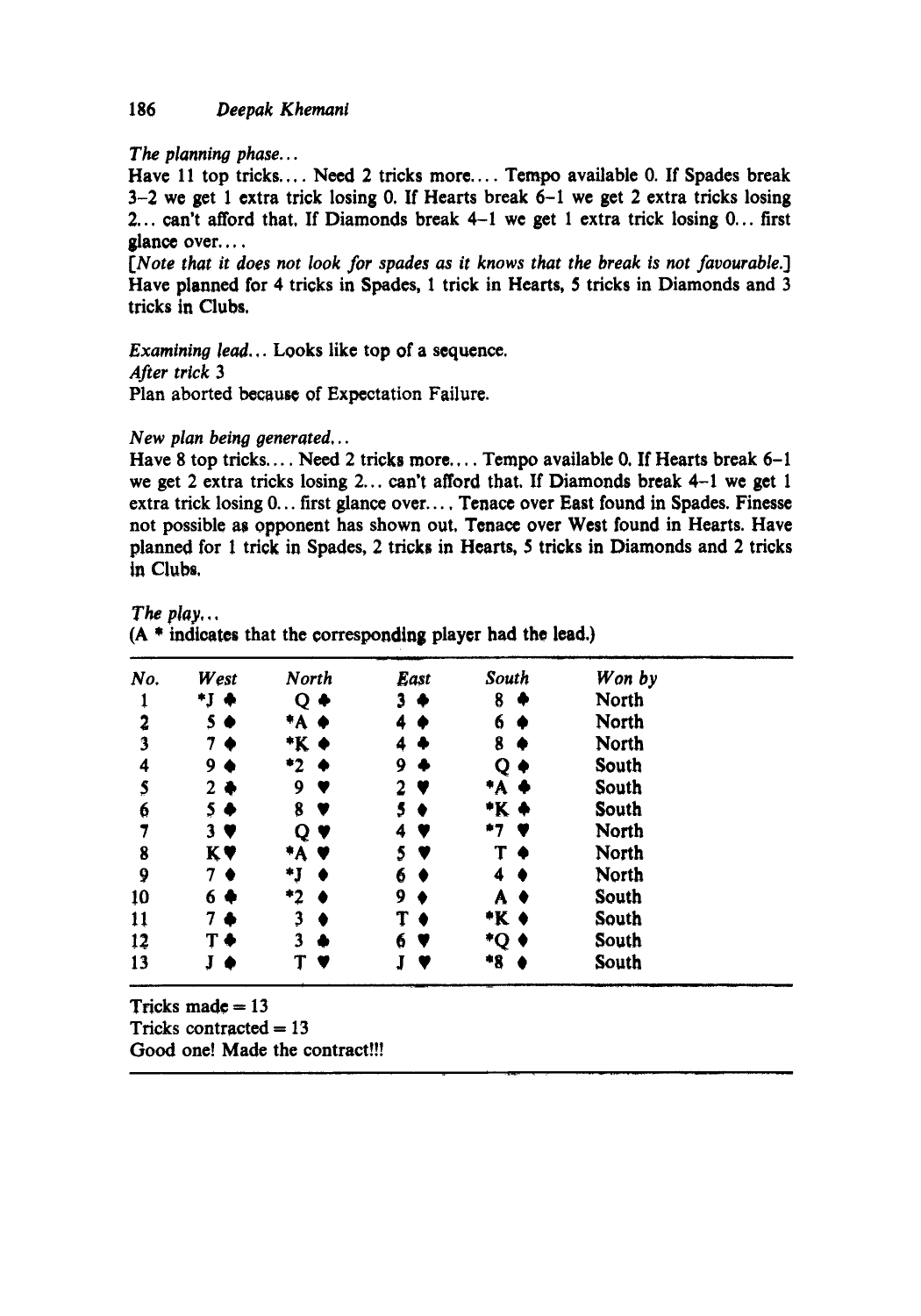# *Example B5*

# [Hand 5]



*The planning phase...* 

Have 11 top tricks.... Need 2 tricks more.... Tempo available 0. If Spades break  $3-2$  we get 1 extra trick losing 0. If Hearts break  $6-1$  we get 2 extra tricks losing 2... can't afford that. If Diamonds break 4-1 we get 1 extra trick losing 0... first glance over... Have planned for 11 tricks. Have planned for 4 tricks in Spades,  $1$ trick in Hearts, 5 tricks in Diamonds and 3 tricks in Clubs.

*The play...* 

*Examining lead...* Looks like top of a sequence. *After trick 3*  Plan aborted because of Expectation Failure

# *New plan being generated...*

Have 8 top tricks.... Need 2 tricks more... Tempo available 0. If Hearts break 6-1 we get 2 extra tricks losing 2... can't afford that. If Diamonds break 4-1 we get 1 extra trick losing 0.,. first glance over .... Have planned for 8 tricks. Tenace over East found in Spades. Have placed the necessary card with opponent. Sure finesse!! Tenace over West found in Hearts. Have planned for 2 tricks in Spades, 1 trick in Hearts, 5 tricks in Diamonds and 2 tricks in Clubs.

*[Note that the finesse in hearts is abandoned in preference to the finesse in spades as 10 tricks are available without it.]*